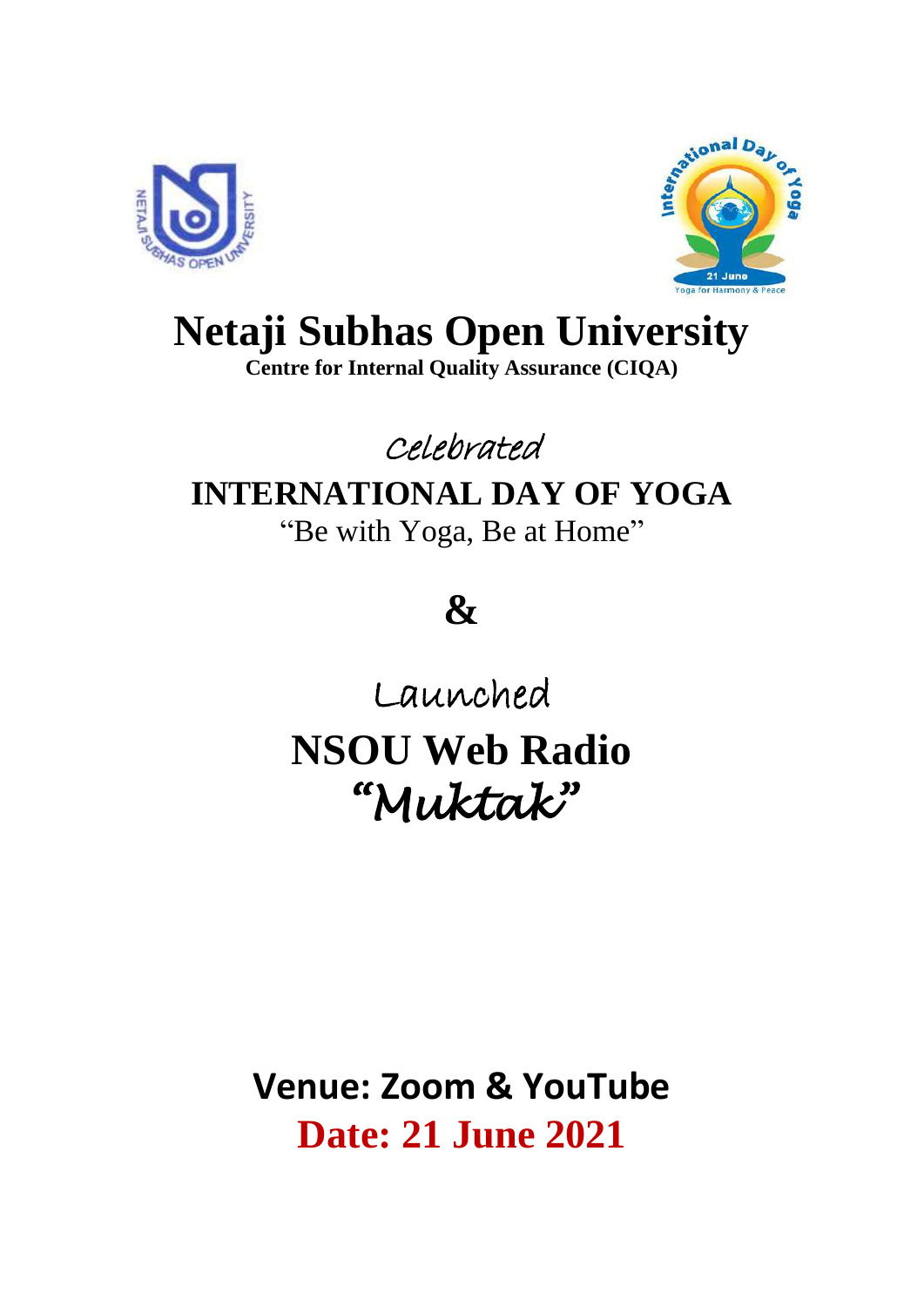#### **Introduction:**

Netaji Subhas Open University (**NSOU**) is the sole State Open University in West Bengal and it is having over 4.75 lakh students on its roll. Along with the general streams (Under Graduate and Post Graduate), the University imparts various skill development programmes through its School of Vocational Studies, to equip the rural youths with various skills in different disciplines. The University has a significant contribution towards the social development by introducing skilled workforce.

The University conducts Diploma and Advanced Diploma courses viz. Yoga Education and Stress Management under the School of Vocational Studies to create a trained resource pool who may engage themselves in the wage employment as well as in self- employment.

Following the COVID protocol, CIQA celebrated the  $7<sup>th</sup>$  International Day of Yoga on 21 June 2021 on digital platform. Faculties, Learners, Officers, Staff, Coordinators were invited to attend the programme.

#### **Launch of Web Radio**

The university launched Web Radio on this day to make IDY more memorable at University. The web Radio will broadcast lectures on the subject specific topics for both UG and PG level. NSOU faculty members will contribute towards the audio repositories. Where the bandwidth is low, the web radio can be a solution to reach the students at remote places.



The web radio was formally launched by Sri Kishore Sengupta, Registrar, NSOU in presence of Professor Anirban Ghosh, Director, CIQA, Professor Manan Kr. Mandal, Director, School of Humanities, Finance Officer, NSOU. In short deliberations, they highlighted the importance of such communication channel specially in the present pandemic situation. 105 participants attended this virtual programme across the state of West Bengal.



#### **Yoga Day Celebration**

The International Day of Yoga was declared unanimously by the United Nations General Assembly. Yoga Day is celebrated annually on 21 June since its inception in 2015. Like last year, the University celebrated the International Day of Yoga (IDY) in a befitting manner by organizing lectures, workshop, special yoga demonstration etc. on digital platform.

Dr. Paulami Ghosh, Assistant Professor of Physical Education, UCT College Barhampur and Post - Doctoral Fellow, Ramakrishna Mission Institute of Culture, Kolkata discussed about the relation between yoga and non-materialistic ancient culture of India. Dr. Ghosh also explained the importance of yoga in spiritual way of life.

The participants of NSOU not only participated but were also practically oriented by the live demonstration and instructions of Shri Aninda Kr Das, Bango Yogaratnam & Yoga Visharad.